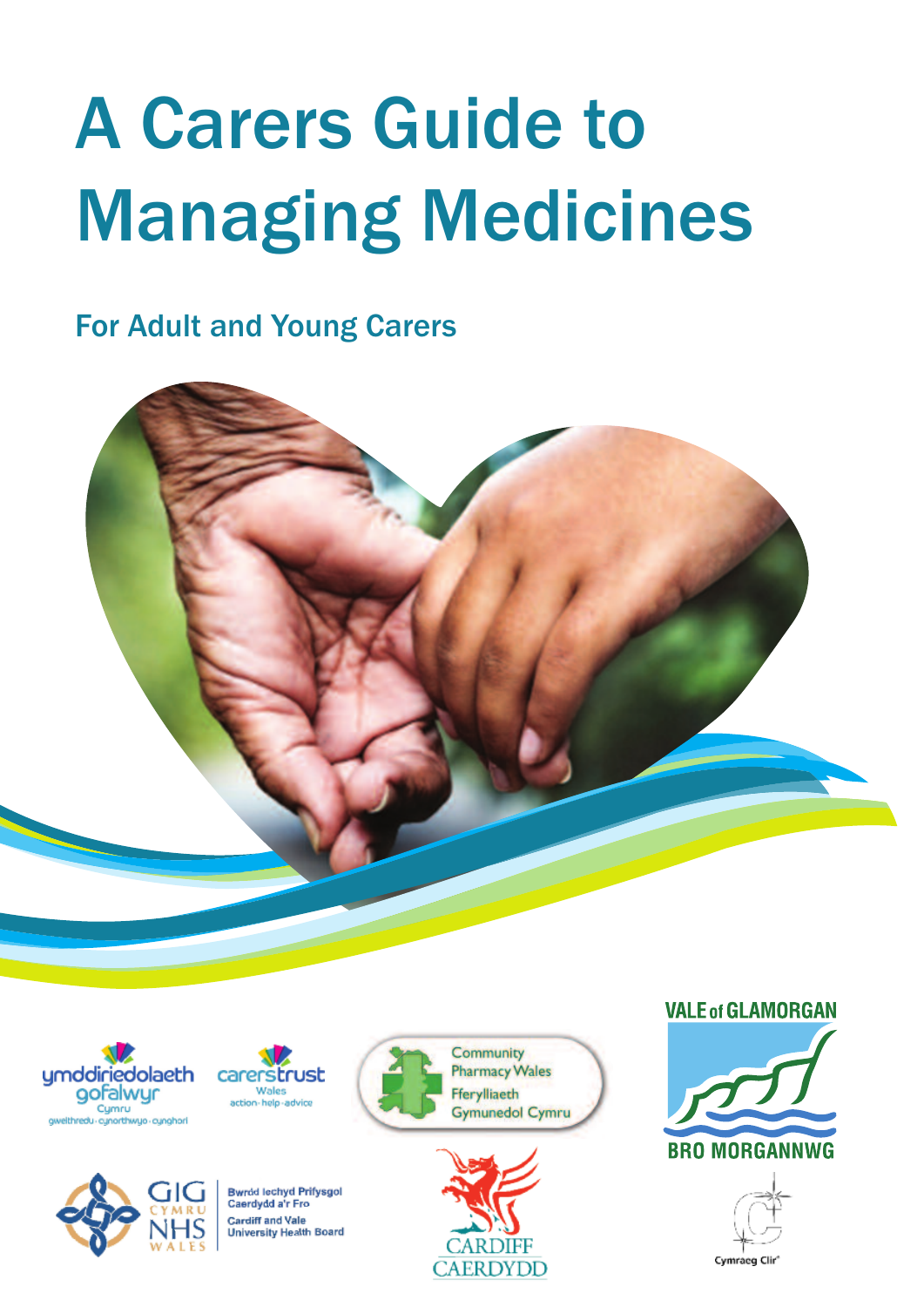#### **Contents**

2

| ● Taking medication3          |
|-------------------------------|
| Ordering prescriptions 3      |
| • Safe storage and handling 4 |
| • Discharge from hospital 4   |
| • Pharmacy services5          |
|                               |
|                               |
| Ouestions to ask 8            |
|                               |
| Sign consent page 11          |



Are you caring, unpaid, for a friend or family member who could not cope without your support? If you are regularly handling and giving them medication and feel unsure about doing this then this booklet is for you. It has been designed with carers to give more guidance about how and when to give medication safely. We've included a Consent form (see page 11) to make it easier for you to have that conversation with a member of the pharmacy team.

*For the purposes of this booklet medication refers to any of the following: pills, tablets, liquid medicine taken by mouth, ointments, drops, injections.*

*We've used the term pharmacy in this booklet. Sometimes people refer to them as chemists.*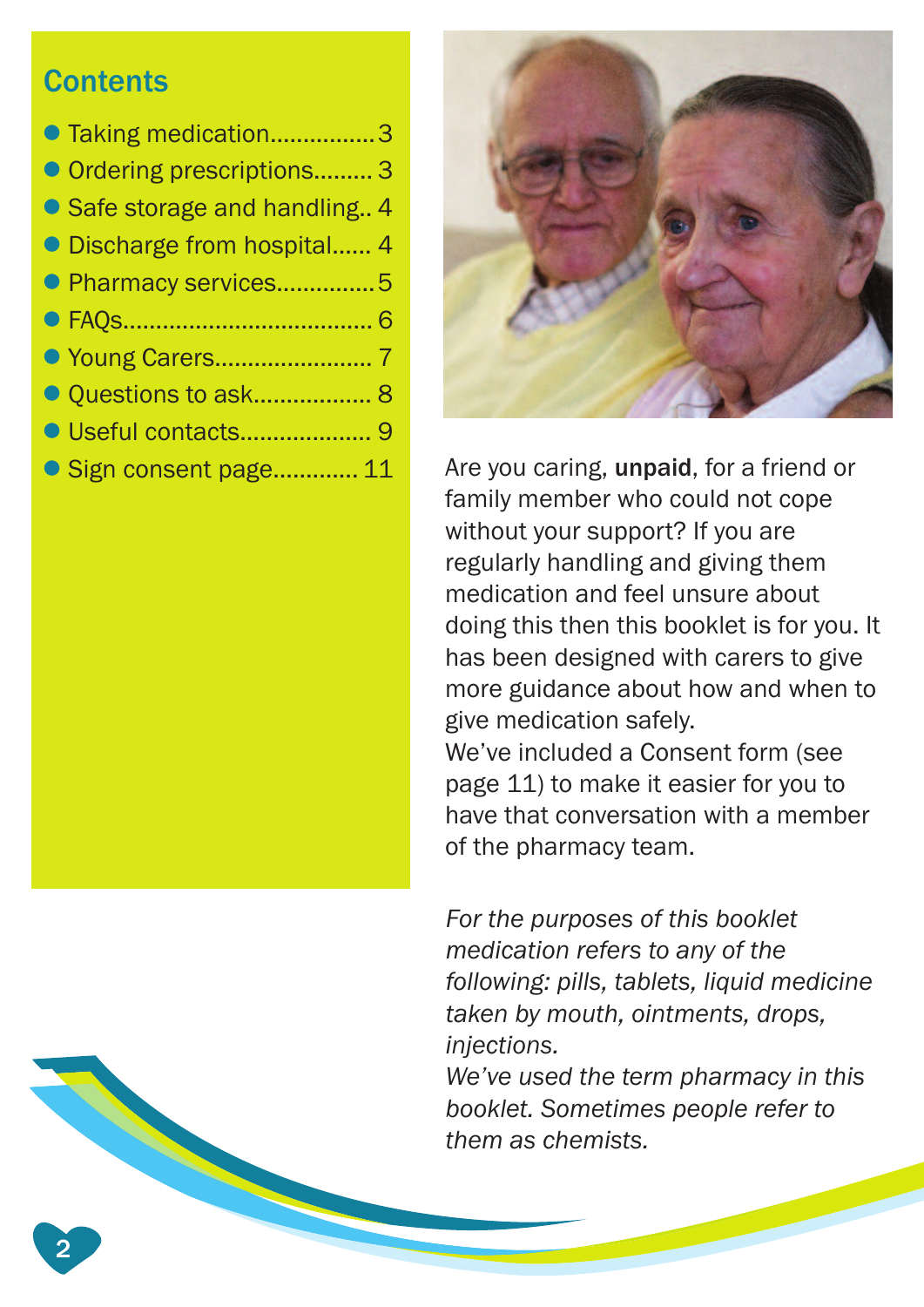#### When to give medication

This will depend on the medication but try and keep to the same time of day. It may help to put a reminder on your calendar or phone. If the person you care for has forgotten to take their medication and you're unsure when they need to take the next dose, ask your pharmacist/GP (family doctor). You can always give them a ring if it's difficult to visit.

#### How to give medication

Most oral medication should be swallowed with water. Read the label every time before you give or prompt medication to be taken to check that you have the right one and that you are following the instructions. Some medication must be taken at set times or before or after meals so that they work best.



#### Ordering and collecting repeat prescriptions

The way you order prescriptions, whether you collect them or have them delivered varies between different pharmacies and doctors' surgeries. The best way to ensure medication is ready when the person you care for needs it is to order it a week in advance. This will give the surgery enough time to make sure the prescription is ready. It's also important to only order the medication that the person you care for needs.

#### Buying medication

If the person you care for has a minor complaint and asks you to purchase any medicine from the pharmacy please always check with one of the pharmacy team if it is safe for them to do so with the medication that they currently take.

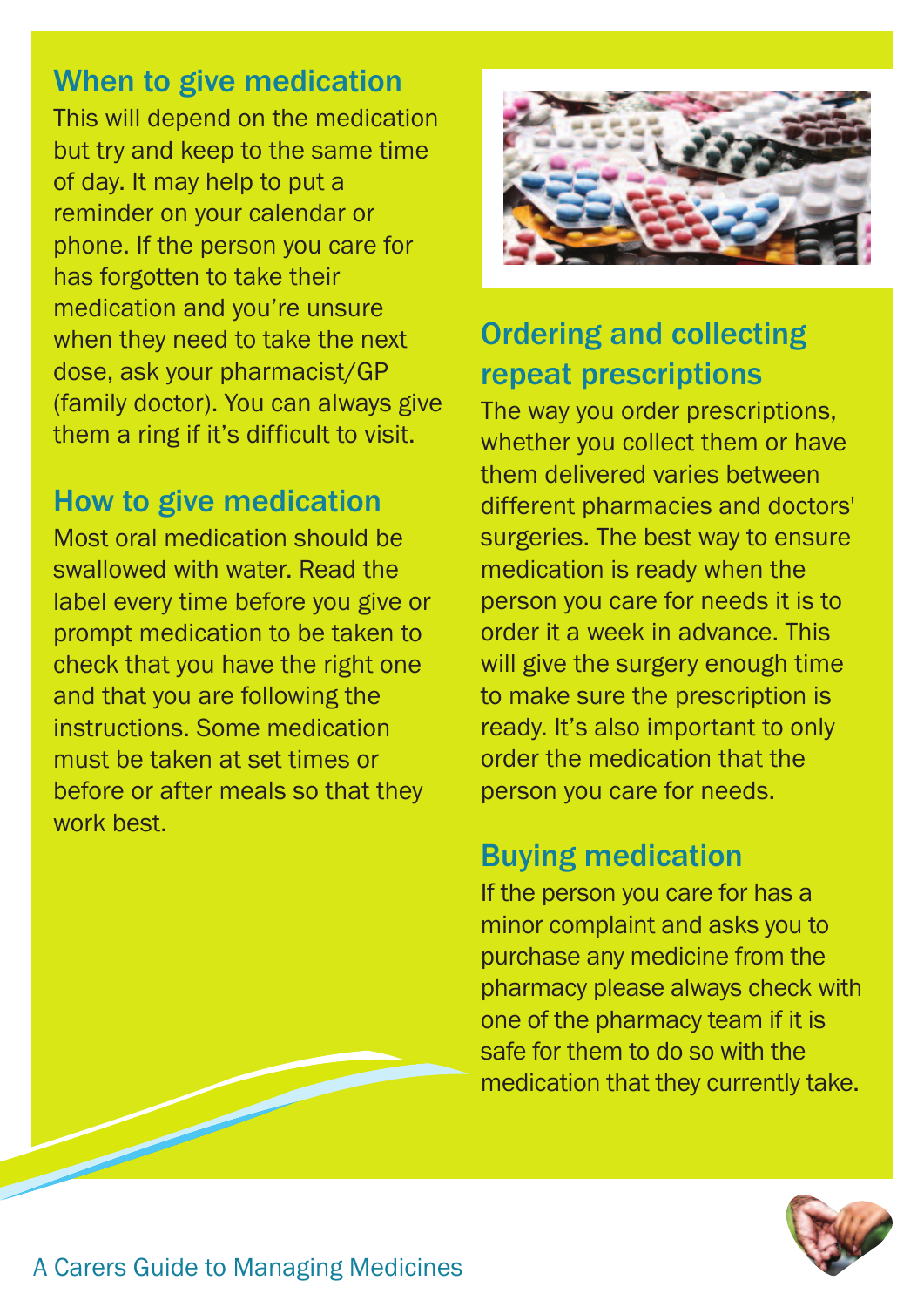#### Safe storage and handling

All medication needs to be kept in the container it is supplied in and stored in a cool, dry place. Check the label to see if there are special arrangements for storage, for example, in a fridge. Make sure you always wash your hands before and immediately after giving medication.

#### Disposing of medications

Take any medication that the person you care for no longer needs, or is out of date, back to your local pharmacy; don't keep them "just in case". Don't throw them out with your normal rubbish or wash them down the sink or toilet.



#### Discharge from hospital

When the person you care for leaves hospital they will be eligible for a Discharge Medicine Review with their local community pharmacist. You can be part of this, with or on behalf of, the person you care for, with their consent. On leaving hospital you should be given a copy of the discharge medication sheet which you can take to your pharmacy once you get home. If you don't receive one please ask at the hospital before you leave. Every year thousands of people go back into hospital because of problems with their medication, so its important this is checked. The review, with your local pharmacist, will check that all the medication is correct and that they have stopped taking any they no longer need. It will also explain what the medication does and how best to take it. If you or the person you care for are not able to get to the pharmacy you can have a confidential consultation with the pharmacist over the phone. If in doubt ask.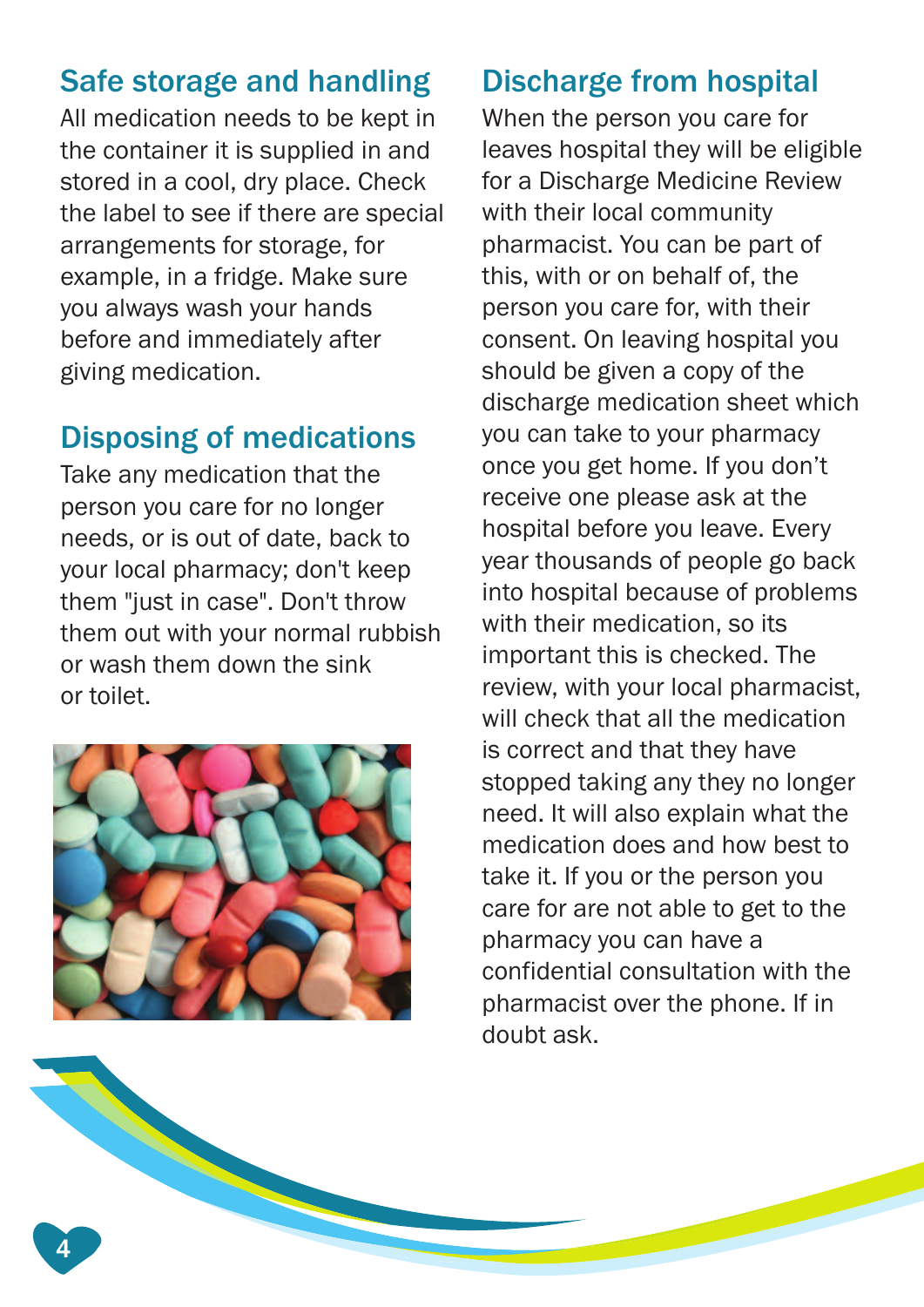# What can you expect from your local pharmacy

#### Medicine Use Reviews

The majority of pharmacists offer Medicines Use Reviews which will be conducted in private with the pharmacist. This is an opportunity for the person you care for to find out more about their medication and understand how they can get the best out of it, which you can ask to be part of. If the person you care for is on several different medications this is also a good time to discuss how the pharmacy can help to support you to make ordering simpler.

#### Additional services

Many pharmacies offer a range of services including delivery of medication, late night opening, flu vaccinations, inhaler advice, smoking cessation and advice on common ailments. A list of services offered should be signposted in the pharmacy but if in doubt ask.

#### Looking after you

Its important you take care of your own health as well as the person you care for. If you have questions either about your own medication or common ailments pharmacists can provide advice and support. Nearly all pharmacies have a private consultation room where they can hold private discussions. If you are not sure if your pharmacy has one, please ask. As a main carer, you may also be eligible for a flu vaccination (jab) either because of your own health or where you have a concern that getting flu may affect your ability to continue your caring role.

#### Collecting medication

You should be able to collect most medication from the pharmacy by giving the name and address of the person you care for but you may need proof of ID for some medication. If you are under 18, the pharmacist may want to ask you a few questions so explaining you care for someone will help.

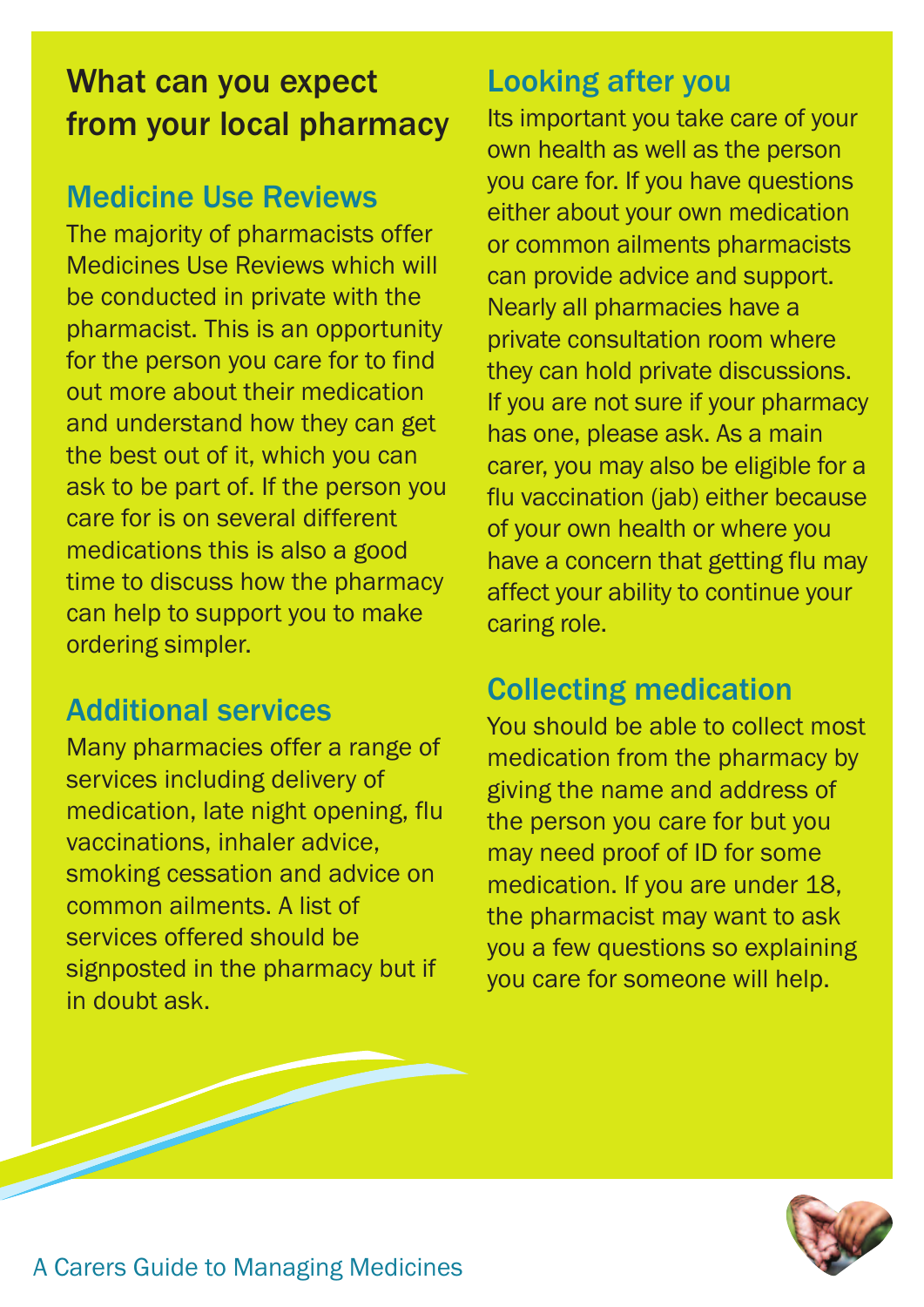# Frequently asked questions

### What do I do if the person I care for refuses to take their medication?

Try and get them to speak to their GP or pharmacist and explain why they don't want to take it, for example it may give them unwanted side effects, it might be difficult to swallow or have an unpleasant taste. Medication can sometimes be given in a different form which might make all the difference.

#### How often should medication be reviewed?

Usually once a year with a GP or practice nurse. You can also request a Medicine Use Review for the person you care for, with your pharmacist (see page 5).

6



#### Blister packs – what are they and how can I get them?

Blister packs are designed to help people remember to take their own medication. However not all medicines can be put into a blister pack and blister packs are not suitable for everyone. Your pharmacist will be able to advise if a blister pack would be suitable for the person you care for.

# When I pick up repeat medication sometimes it has a different name and packaging. How do I know it's the same thing?

Sometimes it may just be a different brand of the same medication or the GP may have changed the medication following a review. If in doubt speak to one of the pharmacy team.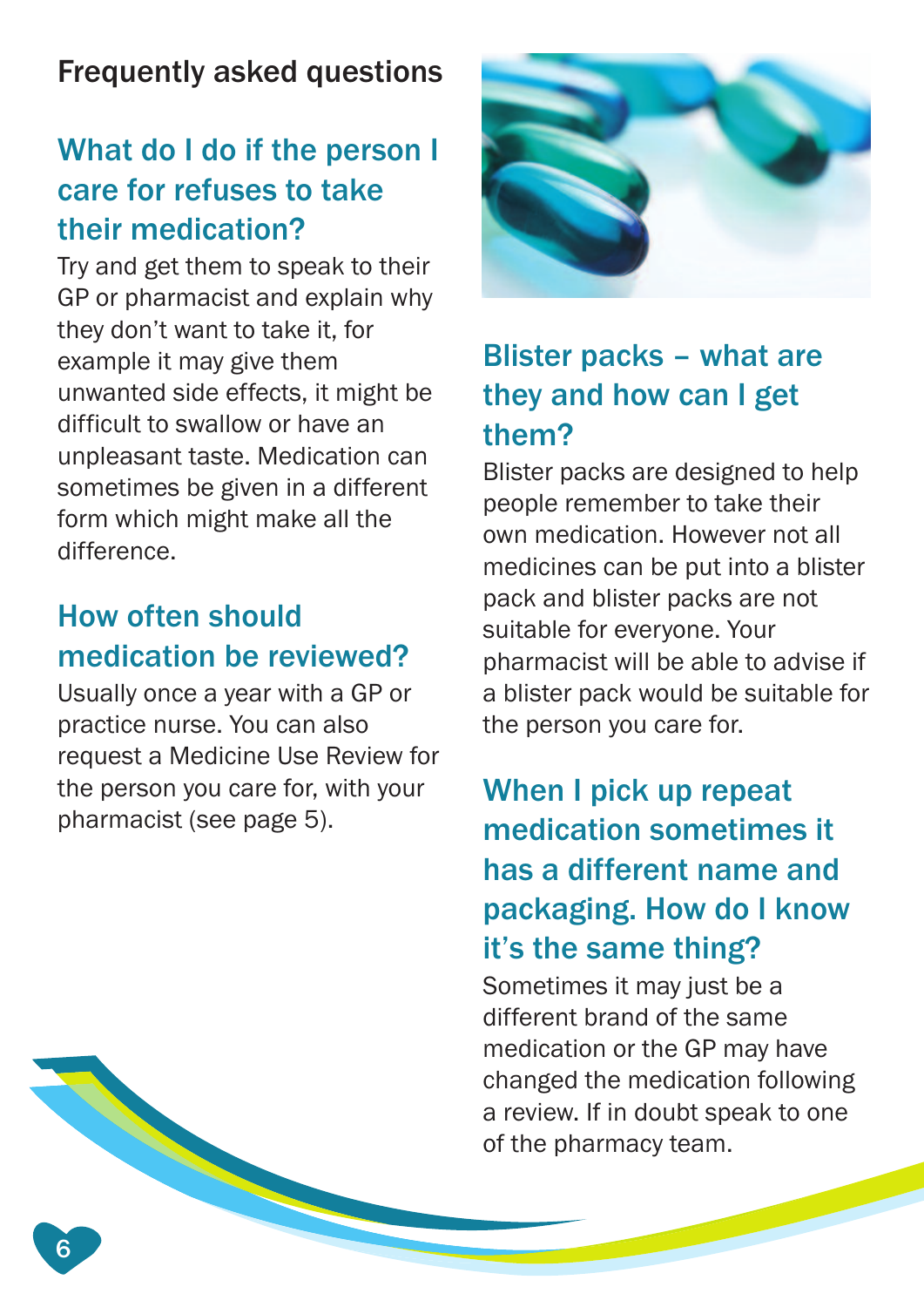#### Young carers

Many young people have to pick up and, in some cases, help give medication (eg pills, tablets, liquid medicine taken by mouth, ointments, drops, injections) to a friend or family member who can't manage to do it on their own. If you are a young carer aged 18 and under and collecting and/or giving medication it is important that you do this safely.

#### Top tips

The pharmacist may need to make special arrangements for you to collect the medication if you are under 18.

It may make it easier if the person you are caring for contacts the pharmacy to let them know you are coming to collect medication for them.

It may make it easier to have the medication delivered to your home so it's worth asking at the pharmacy if this is possible.

Try to use the same pharmacy so they can get to know you. Tell the person in the pharmacy that you are a young carer. This will help and hopefully they can answer any questions you might have.

Please remember, if you have younger brothers or sisters please keep medicines where they can't reach or see them. It is especially important to put them away safe and secure once they have been taken.

Make sure you read the rest of this booklet for other help and advice.

If you can't get to a pharmacy, you can always give them a ring. There are useful contacts at the back that may also be helpful.



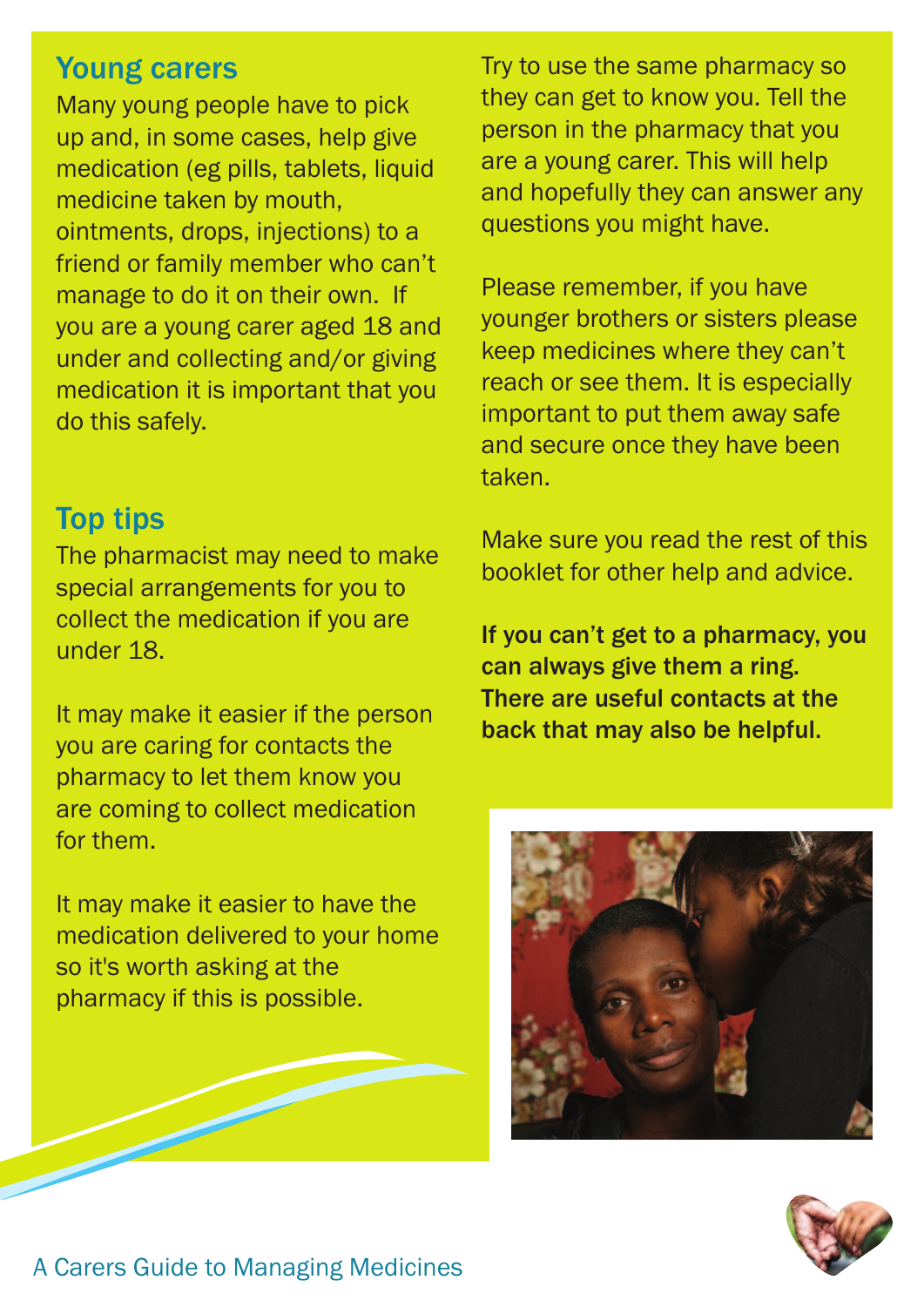#### Questions you could ask the pharmacist

These are just suggestions. We've left some space for you to write your own questions below.

- What does this medication do?
- How and when should it be taken?
- How do I/we know it's helping?
- l What side effects are most likely from this medication?
- What should I/we do if these side effects happen?
- What if the person I care for stops taking it, or takes the wrong dose?
- $\bullet$  How does this mix with other medication such as over the counter painkillers or indigestion tablets complementary and herbal remedies, or with food and drink?
- $\bullet$  Will the medication build up in the body?
- $\bullet$  Do they really need to take all this medication?
- **In It is there anything that can help to remind the person I care for to take** their medication?
- Can the medication come in any other form, for example as a liquid (this can sometimes be arranged for example, if the person you care for has difficulty swallowing tablets)?
- $\bullet$  Is it possible to make the medication label large print to make it easier to read?
- $\bullet$  If you want to ask questions linked to a mental health problem your pharmacist will always be happy to discuss them. One in four people will have a mental health issue at some time in their life so health professionals are quite used to talking about them.

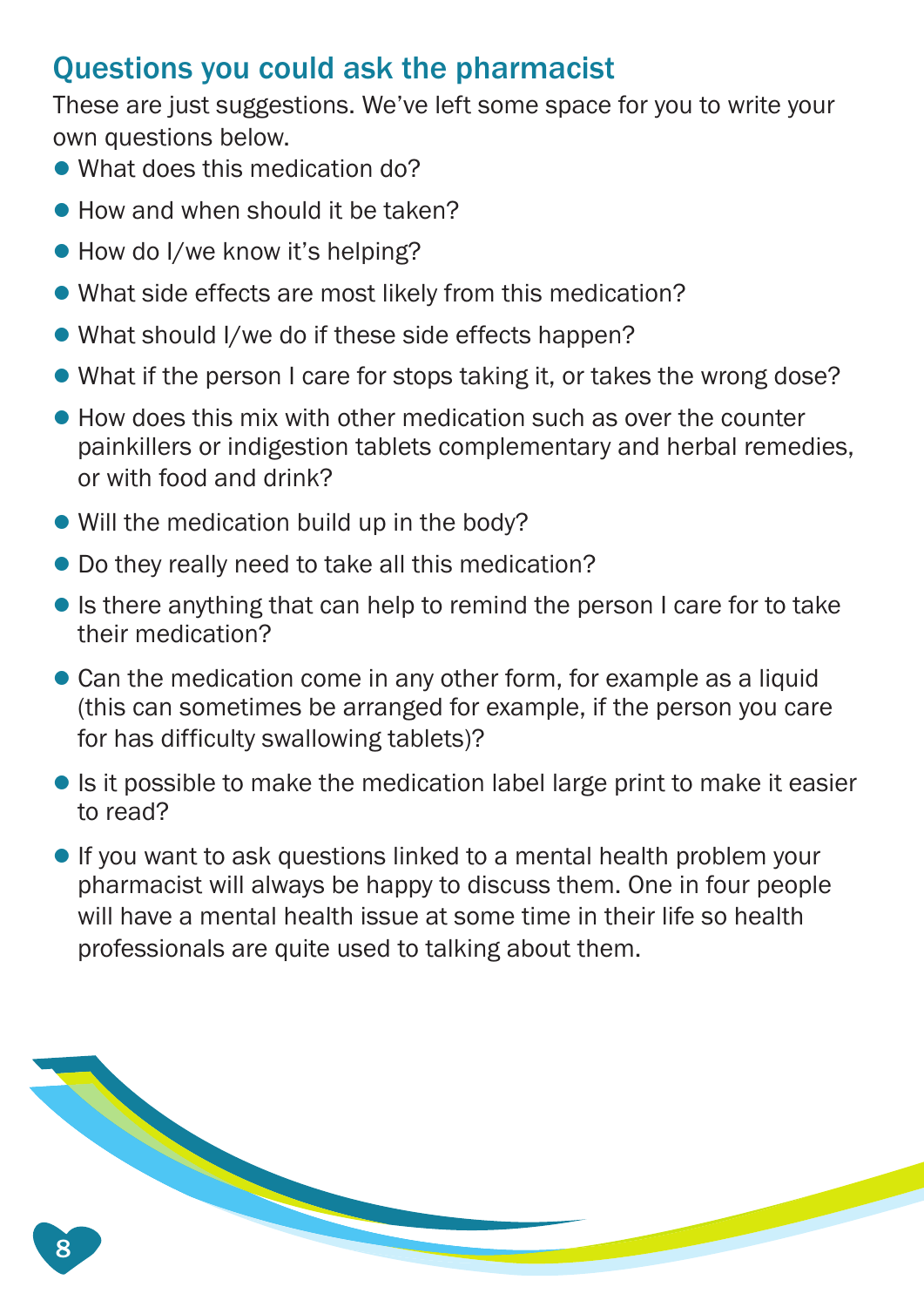#### Your useful contacts numbers

|  | Name | Number |
|--|------|--------|
|  |      |        |
|  |      |        |
|  |      |        |
|  |      |        |
|  |      |        |
|  |      |        |
|  |      |        |
|  |      |        |
|  |      |        |
|  |      |        |
|  |      |        |
|  |      |        |
|  |      |        |
|  |      |        |
|  |      |        |



A Carers Guide to Managing Medicines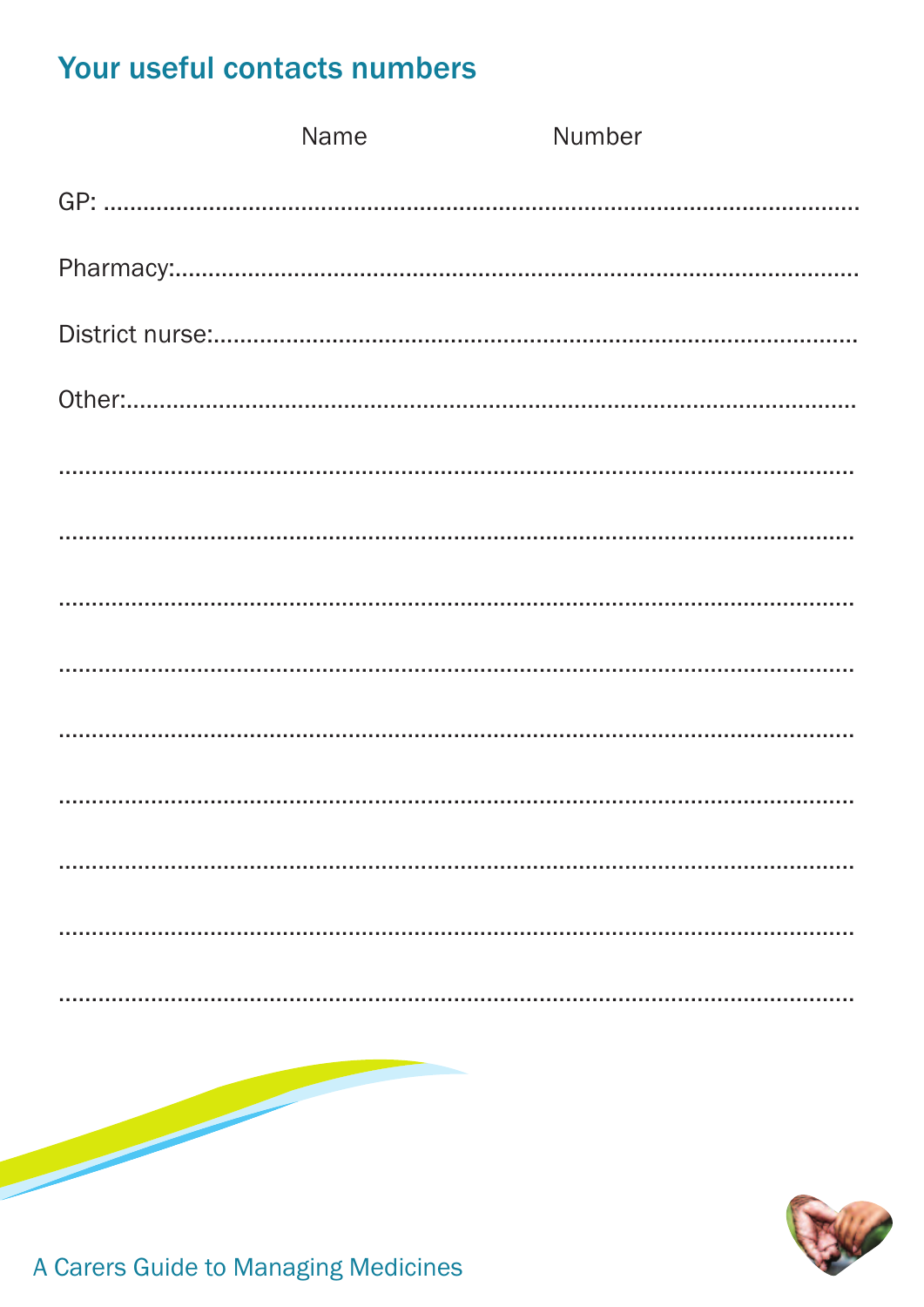#### Useful contacts numbers

# 0845 46 47 0300 123 55 66

**NHS Direct Wales: NHS Direct Wales: Out of Hours Service:** 

Outside normal surgery hours you can still phone your GP surgery, but you will usually be directed to an out-of-hours service between 6.30pm and 8.00am.

When the pharmacy is closed, for advice on any health problem and details of other health services, contact your out-of hours GP or NHS Direct Wales for health information and nurse advice. If you or the person you care for urgently need medical help that is critical or life-threatening, call 999 immediately.

#### Where to find local carers' information and advice

Information and Support Centres provide information, support and signposting for patients, visitors, carers and staff. They are located at Barry Hospital, University Hospital of Wales (Heath) and University Hospital Llandough.

For more information about carers support or request a carer's assessment, please contact your local, appropriate social services department:

#### Adult Social Services

- Vale of Glamorgan Contact OneVale on 01446 700111
- Children's Services, including young carers
- Vale of Glamorgan 01446 725202
- $\bullet$  Cardiff First Point of Contact on 029 2023 4234
- **Cardiff** 029 2053 6490

#### Useful websites

Dewis Cymru is THE national online directory of services and resources to support and improve your health and well-being: www.dewis.wales

Vale: www.valeofglamorgan.gov.uk/carers Cardiff: www.cardiff.gov.uk/carers C&V UHVB: http//www.cardiffandvaleuhb.wales.nhs.uk/information-for-carers Community Pharmacy Wales: www.cpwales.org.uk Community Health Council: http://www.wales.nhs.uk/sitesplus/897/home Medicines Helpline: http://www.wmic.wales.nhs.uk/patient-helpline/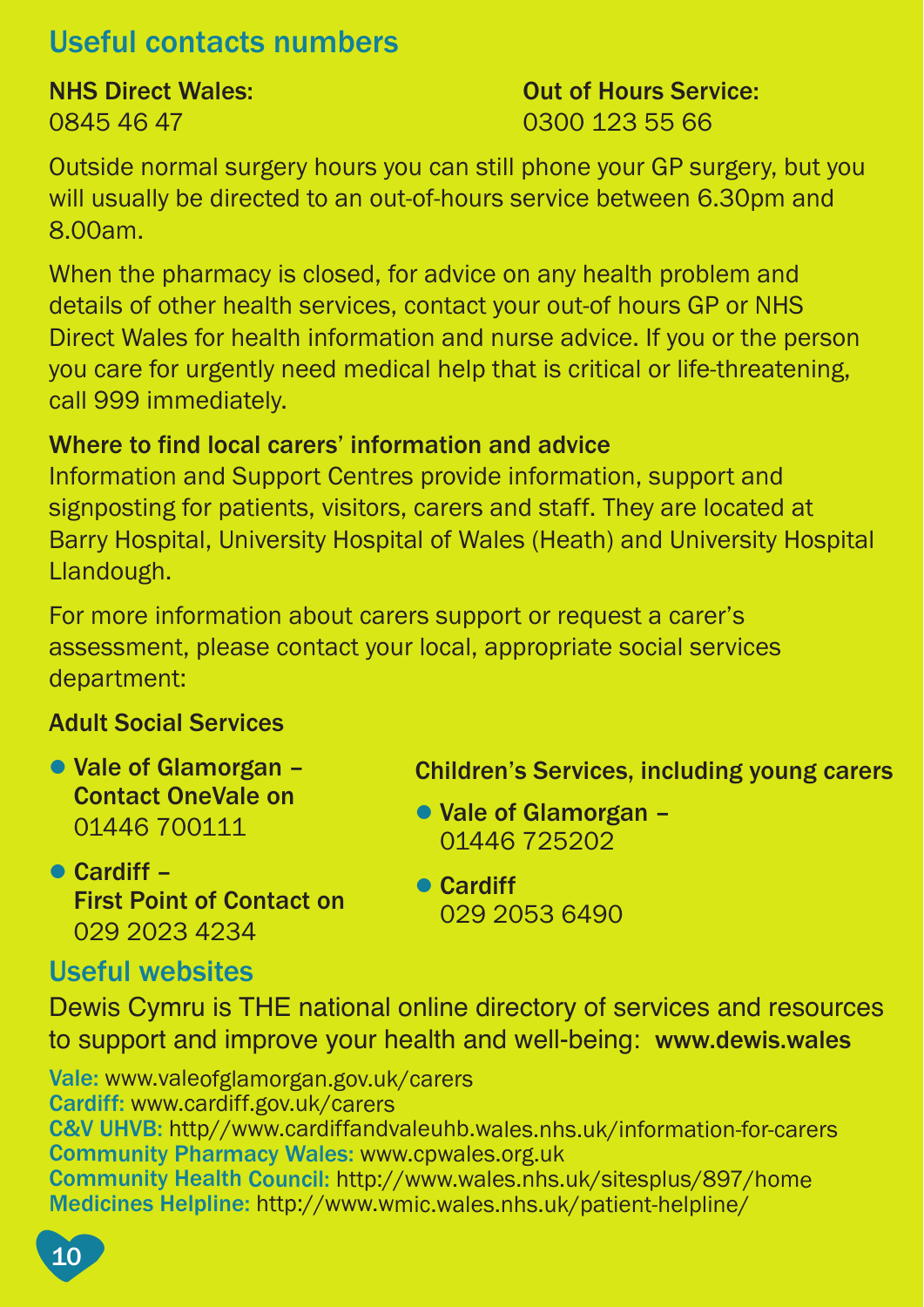#### Consent form

\$

It will make it easier for your pharmacist to talk to you about the medication the person you care for is taking if they:

- know you are a carer
- l have written consent from the person you care for. The consent form below has been designed to make the process easier for you. Please ask the person you care for to complete the slip below. You can hand it into your local pharmacy where they will keep it for future reference.

Patient address..............................................................................................

I agree that the pharmacist may discuss information regarding the medication and/ or appliances I am prescribed and how I take them with

Name..............................................................................................................

Contact...........................................................................................................

Acting in their capacity as my carer.

I understand I can withdraw my consent at any time, but I must notify the pharmacist if I wish to do this.

Declaration

Patient signature: .........................................................................................

Date: ..............................................................................................................